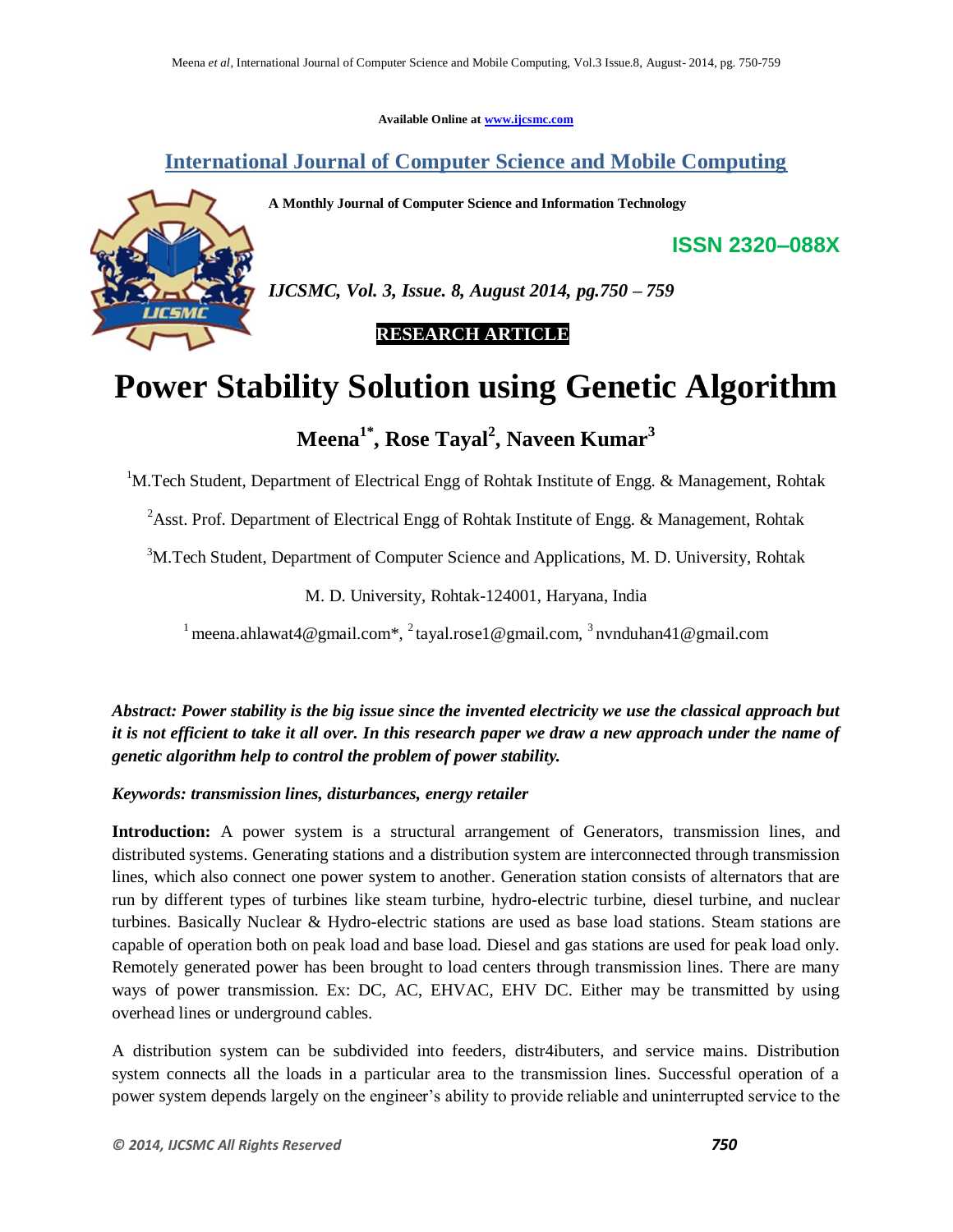loads. The first requirement of reliable service is to keep the synchronous generators running in parallel and with adequate capacity to meet the load demand. Second requirement of reliable electrical service is to maintain the integrity of the power network, Modern power systems are characterized by extensive system interconnections and increasing dependence on control for optimum utilization of existing resources. The supply of reliable and economic electrical energy is a major determinant of industrial progress and consequent rise in the standard of living.

The increasing demand for electric power coupled with resource and environmental constraints pose several challenges to system planners. The generation may have to be sited at locations far away from load centers. However, constraints on right of way lead to over loading of existing transmission lines and an impetus to seek technological solutions for exploiting the high thermal loading limits of EHV lines.

Power system dynamics has an important bearing on the satisfactory System operation. It is influenced by the dynamics of the system components such as generators, transmission lines, loads and all other control equipment. The dynamic behavior of power systems can be quite complex and a good understanding is essential for proper system planning and secure operation.

**Existing Work:** The tendency of a power system to develop restoring forces equal to or greater than disturbing forces to maintain the state of equilibrium is known as stability. Instability means a condition denoting loss of synchronism or falling out of step. Power system is also denoted by its capability to recover from planned and random electrical disturbances viz switching operations, faults, and variation in the load demand etc.

The disturbance can divide into two categories

- (a) Small
- (b) Large

A small disturbance is one which the system dynamics can be analyzed from linearized equations. The small changes in the load or generation can be termed as small disturbances. The tripping of a line may be considered as small disturbances.

However which results in a sudden dip in the bus voltages are large disturbances and require remedial action in the form of clearing the fault has a critical influence on system stability.

Steady state stability is the capability of a power system to remain in synchronism when the power flow is gradually increased where as the steady state stability limit is defined as the limit of maximum power flow beyond which instability occurs and the synchronous generator supplying power through the line losses synchronism.

In case of interconnected systems, synchronism between the ends may be lost once the magnitude of power flow exceeds the steady state stability limit.

Dynamic stability is more probable than steady state instability. Small disturbances are continually occurring in a power system which are small enough not to cause the system to lose synchronism but do excite the system in to the state of natural oscillations. The system is said to be dynamically stable if the oscillations do not acquire more than certain amplitude and die out quickly.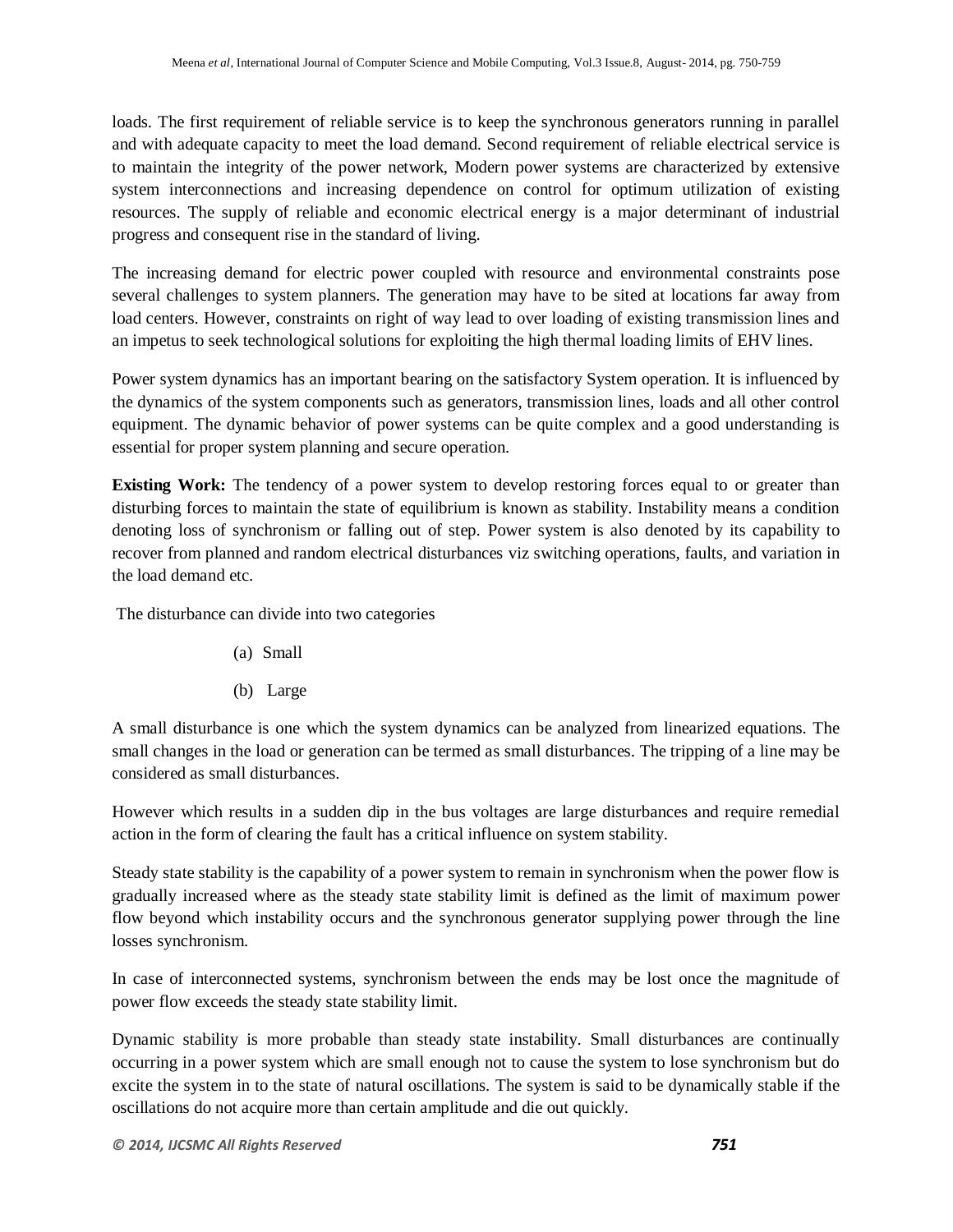# **Requirements**

- Because we are a lines business and not an energy business (as defined in the Electricity Industry Reform Act 1998, Section 4 and 5) we cannot purchase the energy from your generation. You must have a contract in place with a retailer for the purchase of the energy you generate, or provide evidence that you will be consuming all this energy yourself. You may not simply "lose" the energy in our network.
- You must have a meter in place that complies with the Metering requirements of the Electricity Governance Rules. This may mean that the meter will need to record both import (energy flowing to your generator) and export (energy flowing from your generator) energy or record consumption half hourly.
- The energy business/retailer that you contract with for purchase of exported energy, metering services and data management may charge you for doing so. Ensure that you request a copy of their tariffs and terms and conditions for distributed generation.

# **Advantage of Distributed Generation**

Power reliability is required for

- Life-safety systems, such as emergency lighting or ventilation, which must operate properly to prevent the loss of human life.
- Systems that prevent damage to plant infrastructure (e.g., sump pumps at a wastewater treatment plant), allow monitoring of other systems (e.g., supervisory control and data acquisition, or SCADA, systems), or prevent the loss of vital data during power failures (e.g., at bank data centers) or whose failure to operate could significantly impact public health.
- Processes that would cause sizeable financial losses if power outages occurred. Power outages cause loss of quality control in batch processes—found at microelectronic component manufacturing, food processing, chemical processing, and oil refining facilities—and force owners to discard entire batches. In addition, power losses to processes that operate 24 hours per day, seven days per week—with no openings to recover lost production time—can lead to cancelled orders.
- Equipment and processes for which operation is not time-critical. Operating this type of equipment, such as a cooling system with a large, cool storage tank, can be deferred to off-peak times; switched to an alternate source, such as an engine generator; or switched to an alternate fuel, such as an electric heating system with fuel-oil backup.

There are many ways to increase the reliability of power. Redundant power supplies do not always improve reliability. If two redundant feeders supply power to an industrial facility but originate at the same utility substation and are carried on the same set of power poles, reliability will be lower than if they originate at separate substations and travel to the site on different sets of power poles. The problem with redundant feeders carried on the same set of poles is that a single-point failure (e.g., a weather-related event, pole fire, or traffic accident) could cause simultaneous outages on both sources.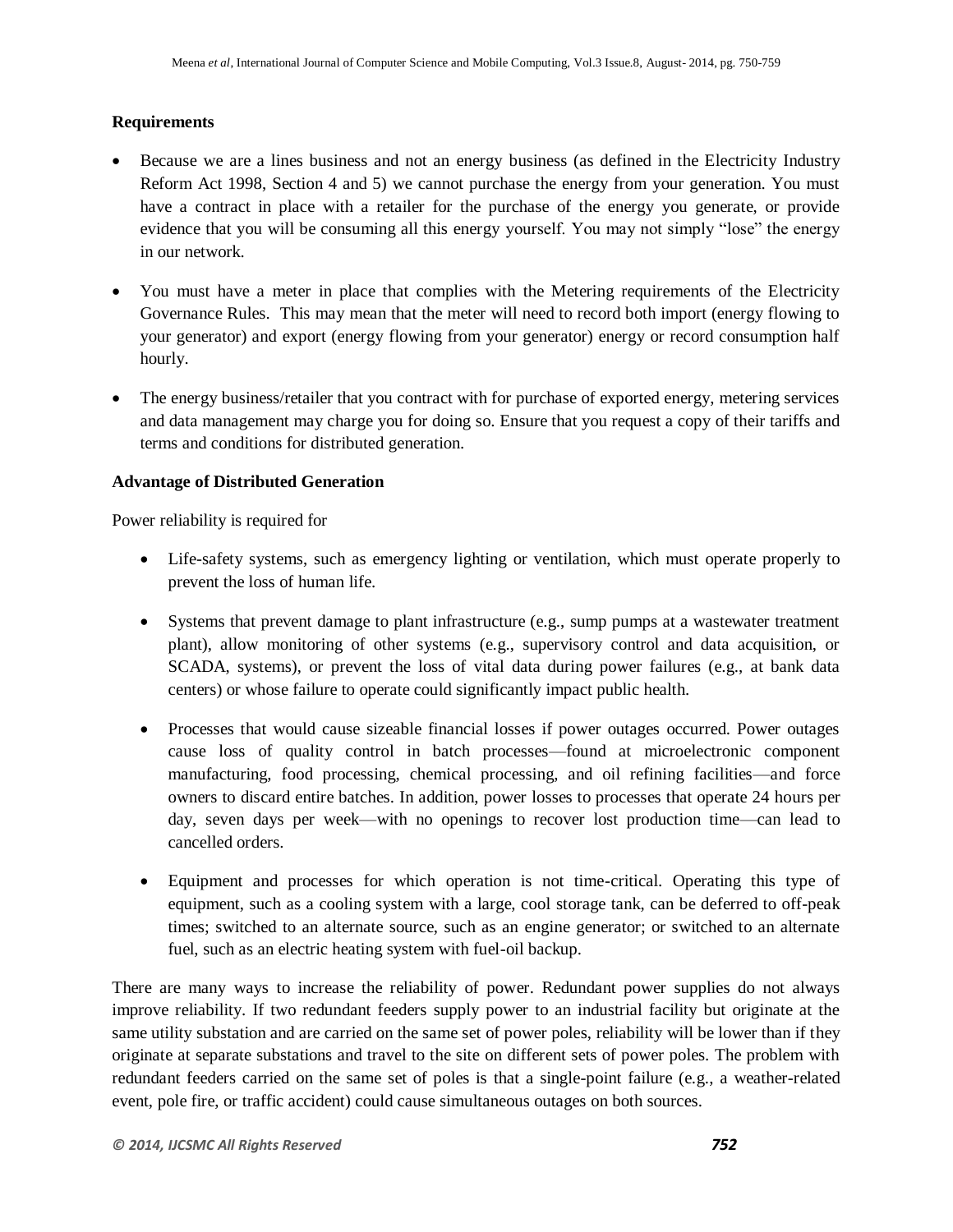- To improve power reliability by installing standby generation, uninterruptible power supplies (UPS), flywheels, or fuel cells.
- Reliability is the most important feature of electric power distribution system. Quantification of distribution system indices is the best indices of whether the system with distributed generation has increased reliability or not.

# **A Step Ahead in the name of Genetic Algorithms**

Genetic algorithms are modeled on biological processes in which parents pass character traits to their offspring. The next generation contains data inherited from its predecessors and in each generation the fittest members have the greatest potential to survive and send genetic material to the progeny of their population. As children are developed from the best parents, they are likely to introduce an improvement in fitness to the group.

Genetic algorithms mimic this survival of the fittest by randomly generating a population of solutions and then selecting members, with greater possibility of selection given to the fittest, from which to build the next generation. This study used populations of 100 and evolved each trial for 1000 generations. The objective function used in this research was the length of the paths. Shorter circuits were given best fitness consideration by inverting their tour lengths through subtraction from the ceiling of the population's longest tour. The roulette wheel method was employed to choose parent solutions.

Genetic Algorithm and Direct Search Toolbox is a collection of functions that extend the capabilities of Optimization Toolbox and the MATLAB numeric computing environment. Genetic Algorithm and Direct Search Toolbox includes routines for solving optimization problems

# **What Is Genetic Algorithm?**

The genetic algorithm is a method for solving both constrained and unconstrained optimization problems that is based on natural selection, the process that drives biological evolution. The genetic algorithm repeatedly modifies a population of individual solutions. At each step, the genetic algorithm selects individuals at random from the current population to be parents and uses them to produce the children for the next generation. Over successive generations, the population "evolves" toward an optimal solution. Genetic algorithm can be applied to solve a variety of optimization problems that are not well suited for standard optimization algorithms, including problems in which the objective function is discontinuous, non differentiable, stochastic, or highly nonlinear.

The genetic algorithm uses three main types of rules at each step to create the next generation from the current population:

*Selection rules* select the individuals, called *parents that* contribute to the population at the next generation.

*Crossover rules* combine two parents to form children for the next generation. The genetic algorithm differs from a classical, derivative-based, optimization algorithm in two main ways, as summarized in the following table. *Mutation rules* apply random changes to individual parents to form children. Here we are showing a comparative classical algorithm and genetic algorithm.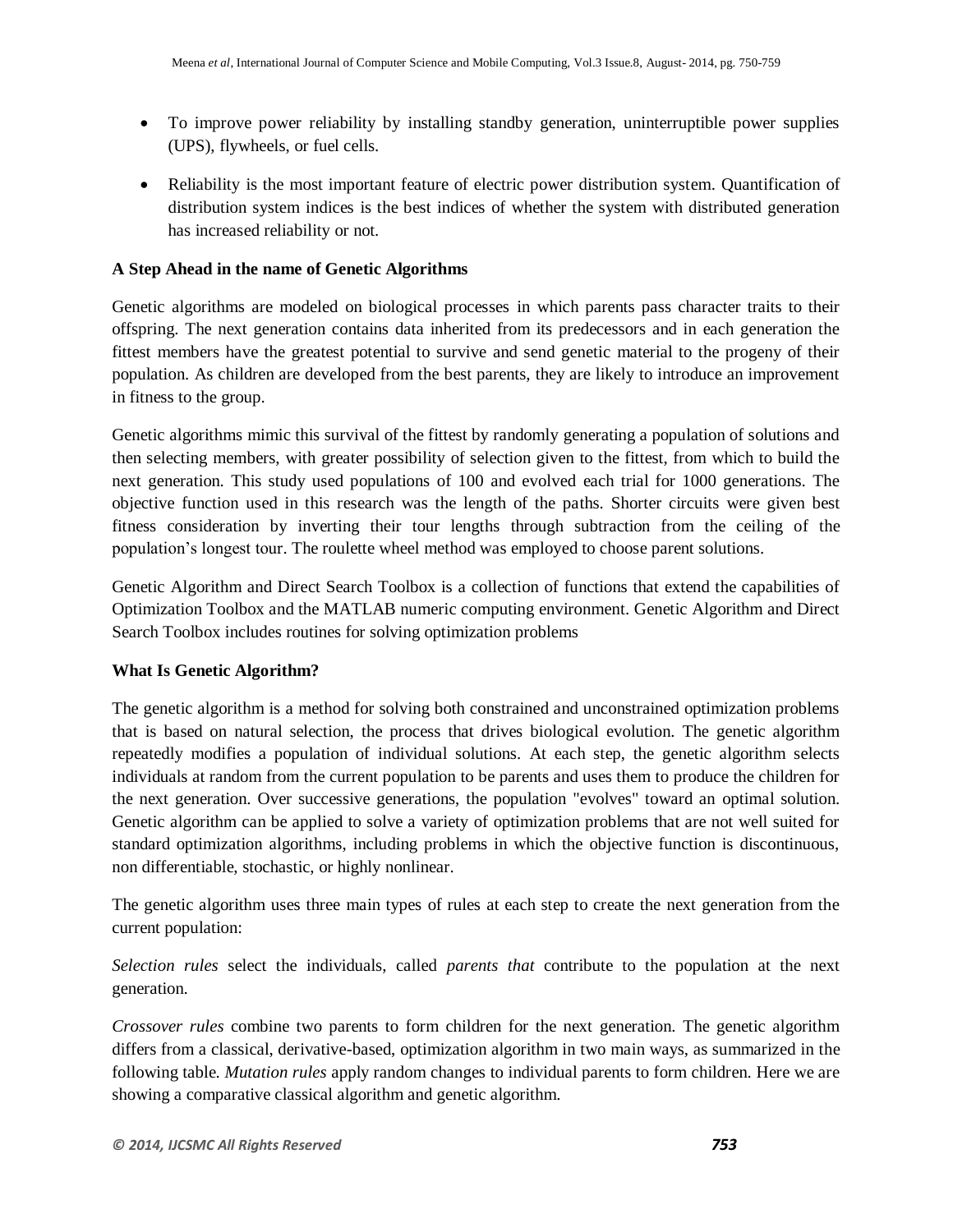| <b>Classical Algorithm</b>                                                | <b>Genetic Algorithm</b>                                                                                                                                                                                    |
|---------------------------------------------------------------------------|-------------------------------------------------------------------------------------------------------------------------------------------------------------------------------------------------------------|
| optimal solution.                                                         | Generates a single point at each iteration. Generates a population of points at each iteration.<br>The sequence of points approaches an The best point in the population approaches an<br>optimal solution. |
| Selects the next point in the sequence by a<br>deterministic computation. | Selects the next population by computation which<br>uses random number generators.                                                                                                                          |

### **Genetic Algorithm Terminology**

This section explains some basic terminology for the genetic algorithm, including

- Fitness Functions
- Individuals
- Populations and Generations
- Fitness Values and Best Fitness Values
- Parents and Children

Fitness Function: The *fitness function* is the function need to be optimized. For standard optimization algorithms, this is known as the objective function. The toolbox tries to find the minimum of the fitness function.

Individuals: An *individual* is any point to which you can apply the fitness function. The value of the fitness function for an individual is its score.

An individual is sometimes referred to as a *genome* and the vector entries of an individual *as genes.*

Populations and Generations: A *population* is an array of individuals. For example, if the size of the population is 100 and the number of variables in the fitness function is 3, represent the population by a 100 by 3 matrix. The same individual can appear more than once in the population. For example, the individual (2, 3, 1) can appear in more than one row of the array.

At each iteration, the genetic algorithm performs a series of computations on the current population to produce a new population. Each successive population is called a new *generation.*

Fitness Values and Best Fitness Values: The *fitness value* of an individual is the value of the fitness function for that individual. Because the toolbox finds the minimum of the fitness function, the *best* fitness value for a population is the smallest fitness value for any individual in the population.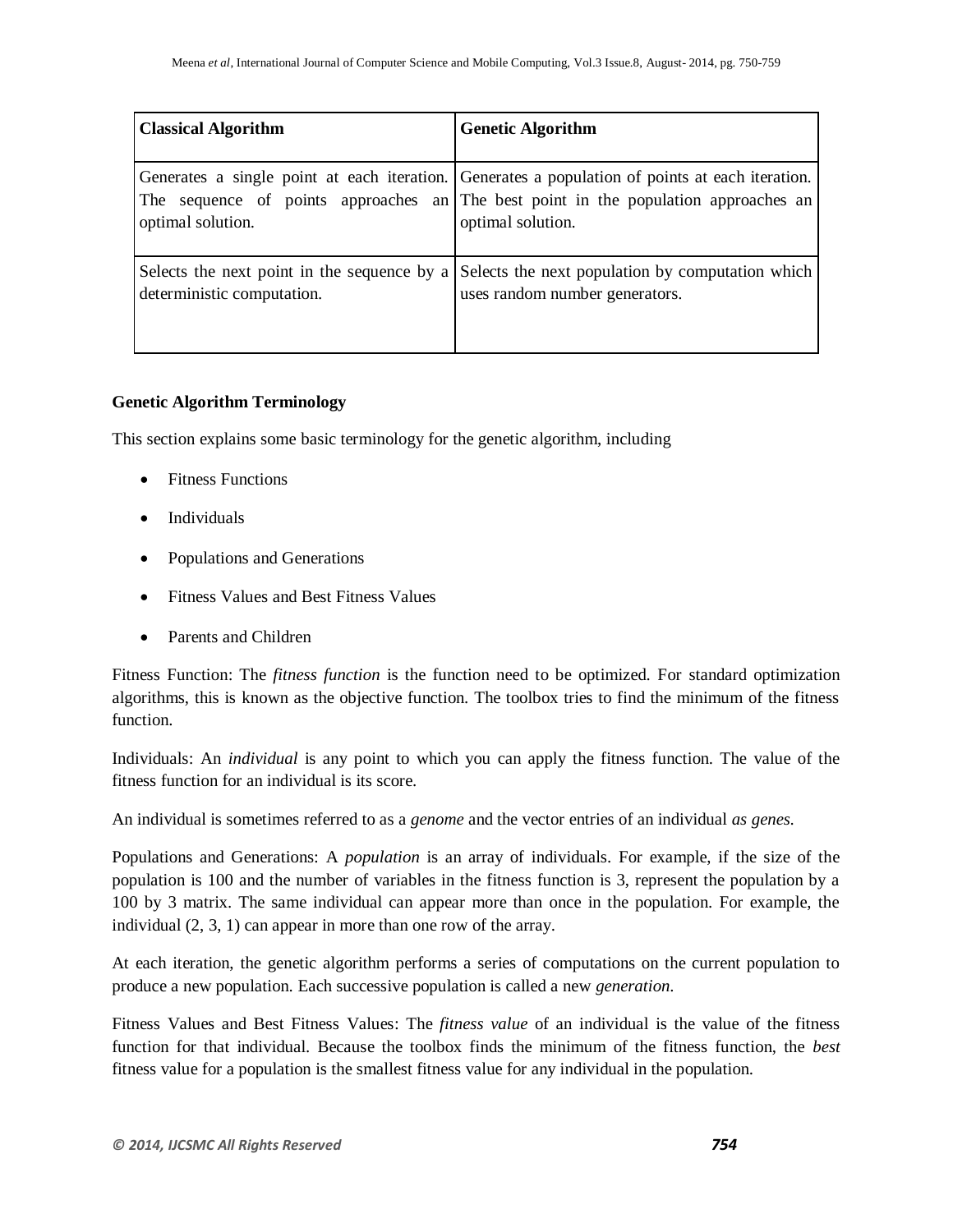Parents and Children: To create the next generation, the genetic algorithm selects certain individuals in the current population, called *parents*, and uses them to create individuals in the next generation, called *children*. Typically, the algorithm is more likely to select parents that have better fitness values.

# **Using The Genetic Algorithm**

There are two ways to use the genetic algorithm with the toolbox:

- Calling the Genetic Algorithm function ga at the command line.
- Using the Genetic Algorithm Tool, a graphical interface to the genetic algorithm.

This section provides a brief introduction to these methods.

Using the Genetic Algorithm Tool

The Genetic Algorithm Tool is a graphical user interface that enables us to use the genetic algorithm without working at the command line. To open the Genetic Algorithm Tool, enter

gatool

at the MATLAB command prompt.

To use the Genetic Algorithm Tool, enter the following information:

Fitness function — it is the objective function to minimize. Enter the fitness function in the form @fitnessfun, where fitnessfun.m is an M-file that computes the fitness function.

Number of variables — the length of the input vector to the fitness function.

Enter constraints or a nonlinear constraint function for the problem in the Constraints pane. If the problem is unconstrained, leave these fields blank.

To run the genetic algorithm, click the Start button. The tool displays the results of the optimization in the Status and results pane.

Change the options for the genetic algorithm in the Options pane. To view the options in one of the categories listed in the pane, click the  $+$  sign next to it.

**Proposed Work:** Genetic Algorithm always evaluate from population, so they create the number of parents required to form the population. The most tidies job in GA is to define the fitness function, depending upon the requirement and application we have to define the function and calculate the fitness value of the entire parent, depending upon the fitness value the parent whose fitness value is low has to be replaced by the parent of higher fitness value and thus the population is called mating pool.

From the mating pool obtained select two parent by random and apply the GA operators such as crossover and mutation for hidden weights and output weights by selecting row/column randomly. The newly obtained parent are called child, this process repeats till the number of child produced is equal to the population size. Once we obtained the number of child equal to population, this will form the new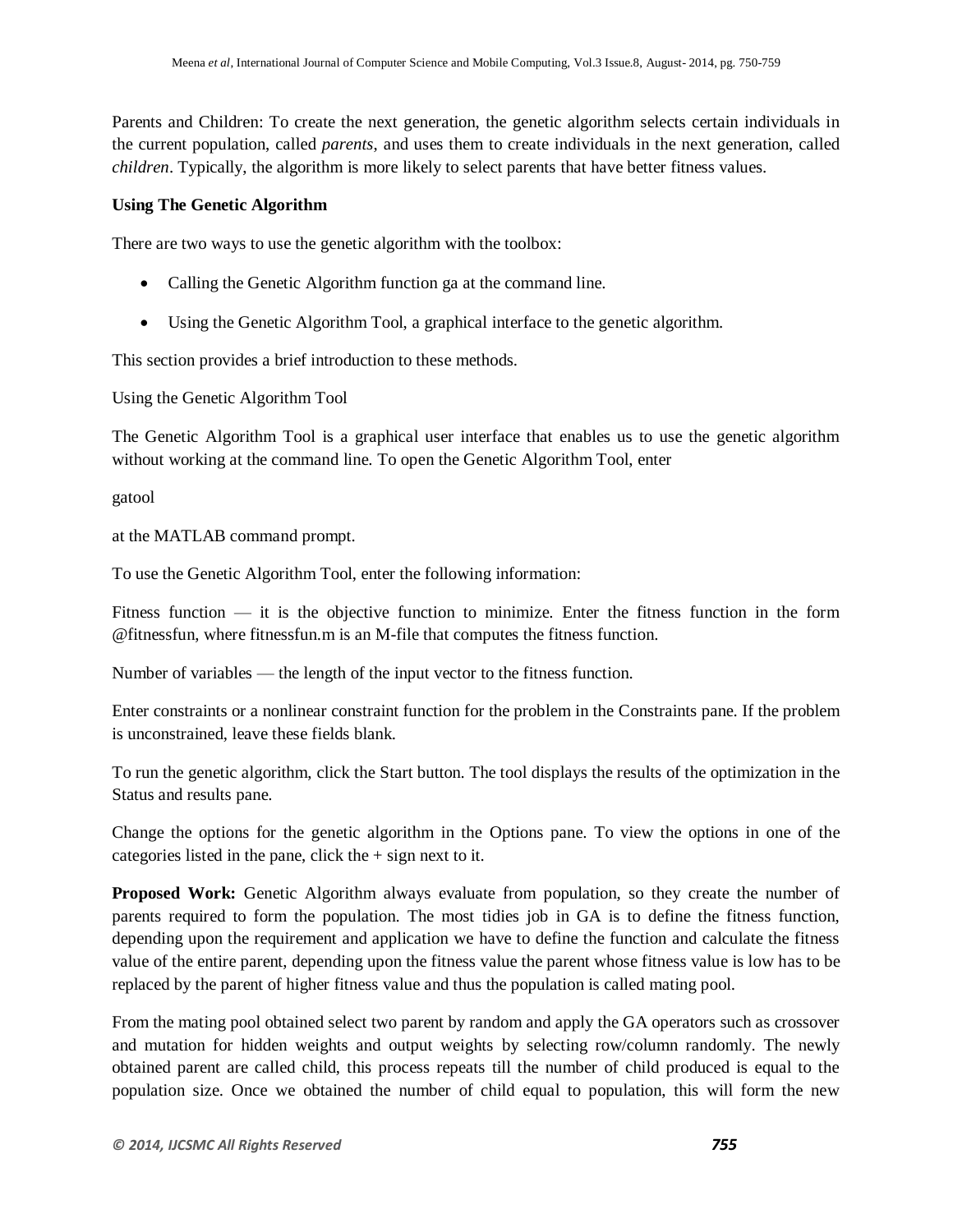generation. The fitness value of this generation is calculated and if 95% of parents have the same fitness value the process stops else taking the newly formed generation as population the process repeat till parents have 95% of same fitness value.

# **Stepwise Procedure of Classical Approach**

- 1. Select a population.
- 2. According to fitness value generate the mating pool.
- 3. Select two parents randomly from pool to produced two children
- I. Apply crossover
- II Apply mutation
- 4. Check the No of child if No < population size got to step 3, else step 5.
- 5. Check the fitness value of each child if 95% child having same fitness value terminates the execution else go to step 6.
- 6. Generated child will form a new population and continue with step1.

A simple genetic algorithm that yields good result in many practical problems is composed of three operators

- **Example**
- $\triangleright$  Crossover
- $\triangleright$  Mutation

**Reproduction:** Reproduction is a process in which individual are copied according to their objective functional values. In natural population fitness is determined by creature ability to survive predators. To define the fitness function is a in given problem is a tedious job, many criteria has to be considered. The fitness function in the project work is defined as follows

**Crossover:** Crossover is process, which occurs after reproduction, a simple crossover may proceed in two steps. First, members of the newly reproduced in the mating pool are mated in random. Secondly a crossover point is randomly chosen for two randomly selected individuals (parents). This point occurs between two bits and divides each individual into left and right sections. Crossover then swaps the left (or the right) section of the two individuals. As an example of crossover, consider the two parents

**Parent 1: 10101 | 0 1 0 1 0**

 **Parent 2: 10000 | 1 0 0 0 0**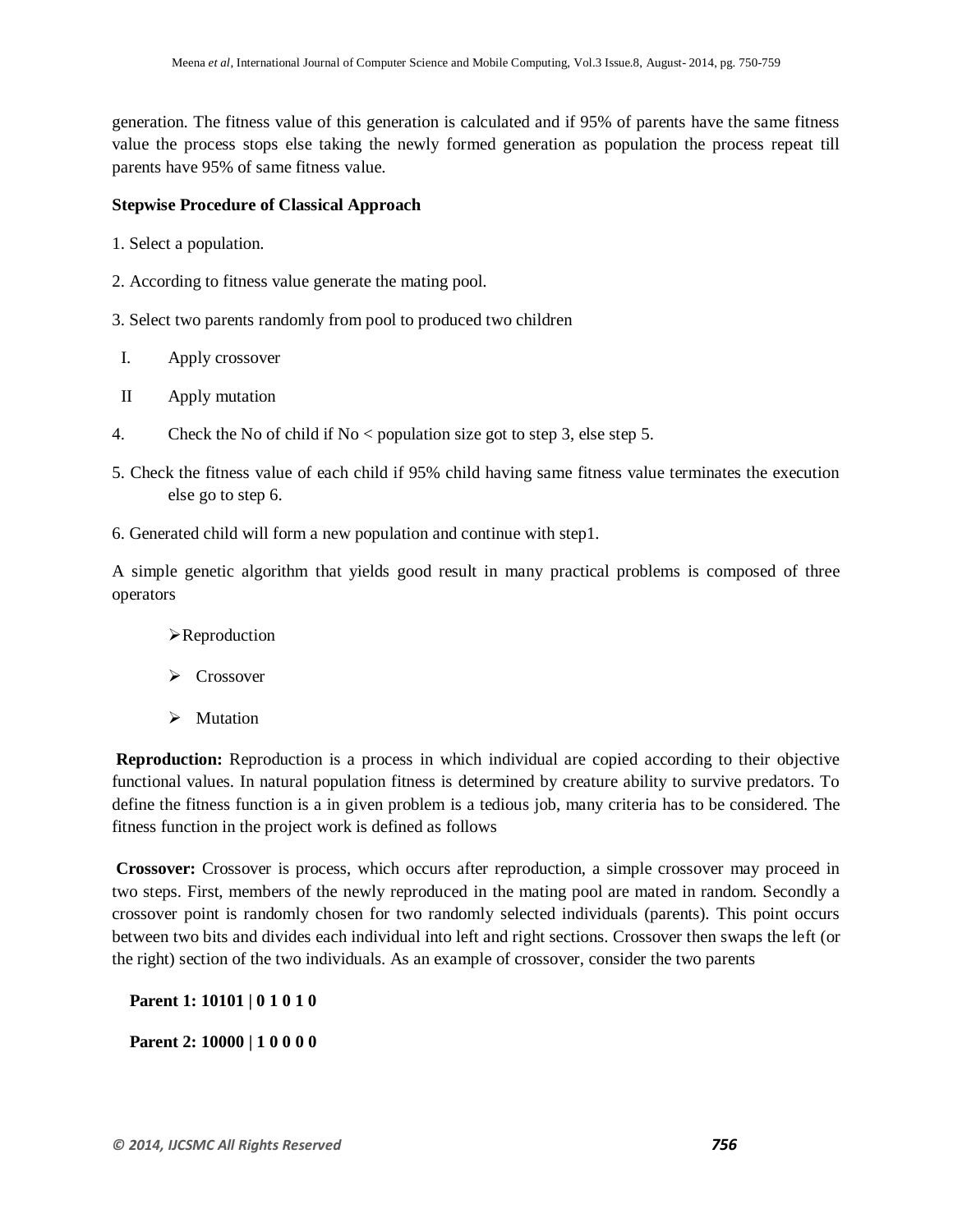Suppose the crossover point randomly occurs after the fifth bit. Then each new child receives one half of the parent's bits

**Child 1: 10101 1 0 0 0 0**

 **Child 2: 10000 0 1 0 1 0**

#### **How it Works: Objectives**

- The main objective of the work is to define a distributed power system with the effective placement of DG over the system so that the power loss will be minimized and the cost of establishment will also improve
- Work is to design a genetic based system to identify the optimal placement of DG over the distributed system.
- The work is about to implement the work in maltab environment

### **Idea behind Research**

We are providing the solution of DG placement in power system with minimum cost and the power consumption using the genetic approach. The proposed system is Genetic approach to optimize the Sequence generation approach for distributed power system. In this present work to perform the optimization on DPX Crossover is implied. The fitness function is defined with the cost specification to minimize the cost of the system. The proposed system is about to optimize the results driven from the Genetic algorithm in case of DPX Crossover.

**Proposed Algorithm** The proposed GA is described as below:

- 1. Generate a Distributed Power System with N Number of DGs and relative parameters. Use this Distributed Power System as the population set to genetics
- 2. Generate the Cost matrix
- 3. Define the fitness rule to minimize the aggregative Cost over the Distributed Power System
- 4. For i=1 to MaxItera

[Repeat steps 4 to 8 ]

- 5. Select two random sequence called parents from the population set that follow the fitness rule. Called parent1 and parent2
- 6. Perform the DPX Crossover on these two parents to generate the child DG

ChildDG=CrossOver(parent1,parent2)

- 7. Perform the Random Mutation algorithm.
- 8. Recombine the obtained value in the population set.
- *© 2014, IJCSMC All Rights Reserved 757*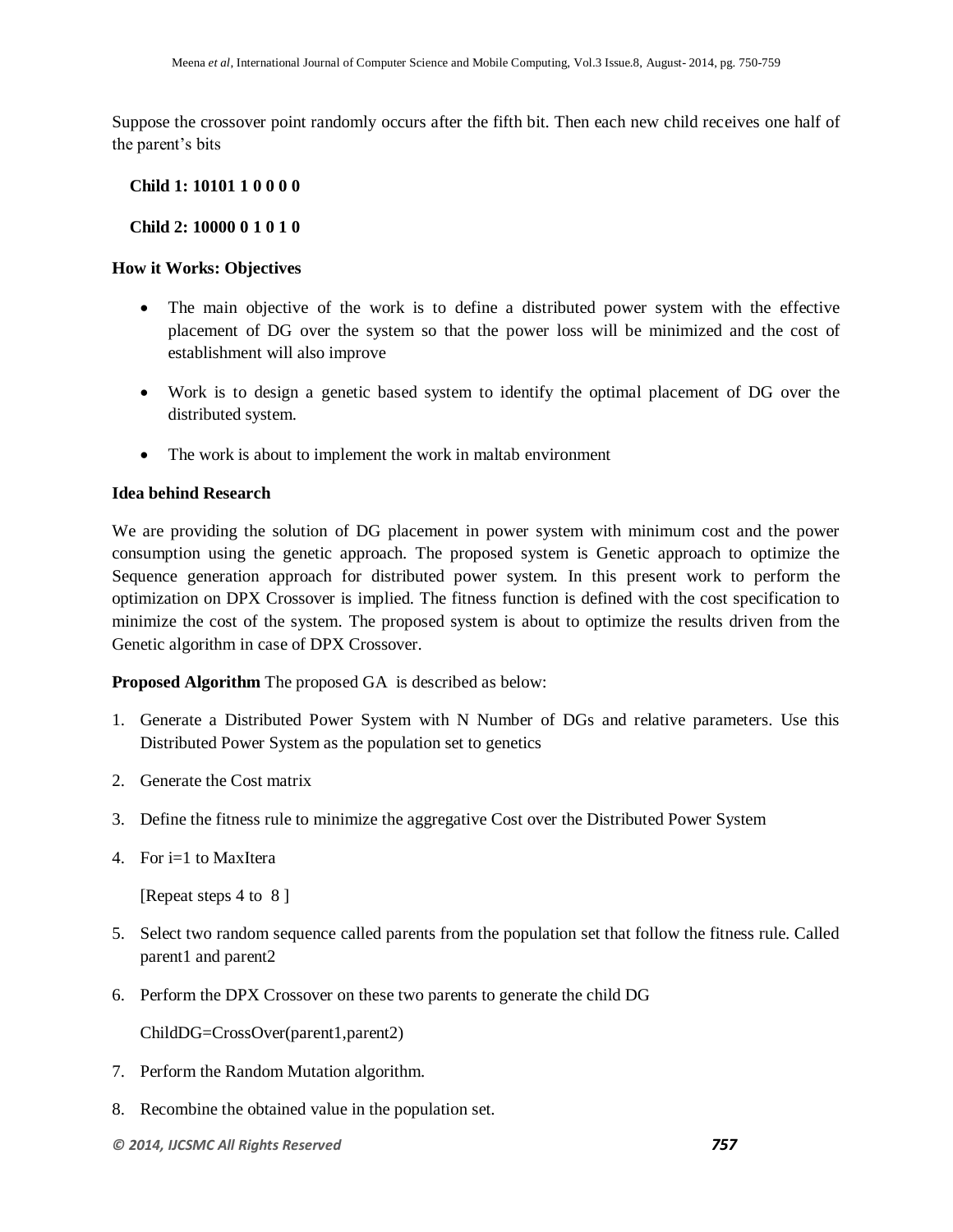## 9. Return Optimized Sequence

10. Generate the graph of path sequence.

**Conclusion** Power system distribution and optimization is always a critical factor. The criticality becomes when we work on a Distributed system. In such case, there is requirement to identify the best placement of DG in the distributed system so that maximum effect will be derived from the system. In this present work an effective approach is defined to perform the location and the sequence of DG placement in the distributed power system. The obtained results from the system shows that the presented work is cost effective it means it the presented system will consume the lesser power and presented system is effective enough to distribute the energy with minimum lost and minimum cost.

**Future Scope** In this presented work, we have defined an optimized way to identify the best placement of DGs in a distributed power system and to provide the power distribution with minimum cost and with minimum energy loss. The presented system can be extended in different ways. The presented work is performed on 30 Bus System. In future, same kind of work can also be implemented on other bus system types. Here the work is defined for DG placement and sequencing, in future the work can be defined to optimize the size and capacity vectors for DG.

# **References:**

[1] White Paper on Distributed Generation (National Rural Electric Cooperative Association) Jay Morrison NRECA Regulatory Counsel

[2] "Impact of Distributed Generation on Volt/Var Control in Distribution Networks" 2003 IEEE Bologna PowerTech Conference, June 23-26, Bologna, Italy.

[3] "On Optimization for Security and Reliability of Power Systems with Distributed Generation" (2003) IEEE Bologna PowerTech Conference, June 23-26, Bologna, Italy)

[4] "Benefit of Distributed Generation: A Line Loss Reduction Analysis" (2005 IEEE/PES Transmission and Distribution)".

[5] "An Approach to Quantify the Technical Benefits of Distributed Generation" (IEEE TRANSACTIONS ON ENERGY CONVERSION, VOL. 19, NO. 4, DECEMBER 2004)

[6] J Varghese," Voltage Sag Analysis with Distributed Generation", International Conference and Workshop on Emerging Trends in Technology (ICWET 2011) ICWET'11, February 25–26, 2011, Mumbai, Maharashtra, India. ACM 978-1-4503-0449-8/11/02

[7] H. Musa," DISTRIBUTED GENERATION PLACEMENT AND SIZING USING NEWLY IMPROVED PSO FOR RADIAL DISTRIBUTION SYSTEMS", 2nd International Conference on Energy Systems and Technologies.

[8] Umar Naseem Khan," Distributed Generation and Power Quality".

[9] Caihong Chen," On Optimization Principles of Power Systems with Distributed Generation", 2010 3rd International Conference on Computer and Electrical Engineering (ICCEE 2010) IPCSIT vol. 53 (2012) © (2012) IACSIT Press, Singapore

[10] J. A. Greatbanks," On Optimization for Security and Reliability of Power Systems with Distributed Generation", 0-7803-7967-5/03@2003IEEE

[11] Vijaya Chandran Ramasami," Orthogonal Frequency Division Multiplexing".

[12] Galina Antonova," Distributed Generation and Its Impact on Power Grids and Microgrids Protection".

[13] Feng PAN, "HARMONIC IMPACT OF DG CONFIGURATION IN DISTRIBUTION SYSTEM", 21st International Conference on Electricity Distribution, Frankfurt, 6-9 June 2011